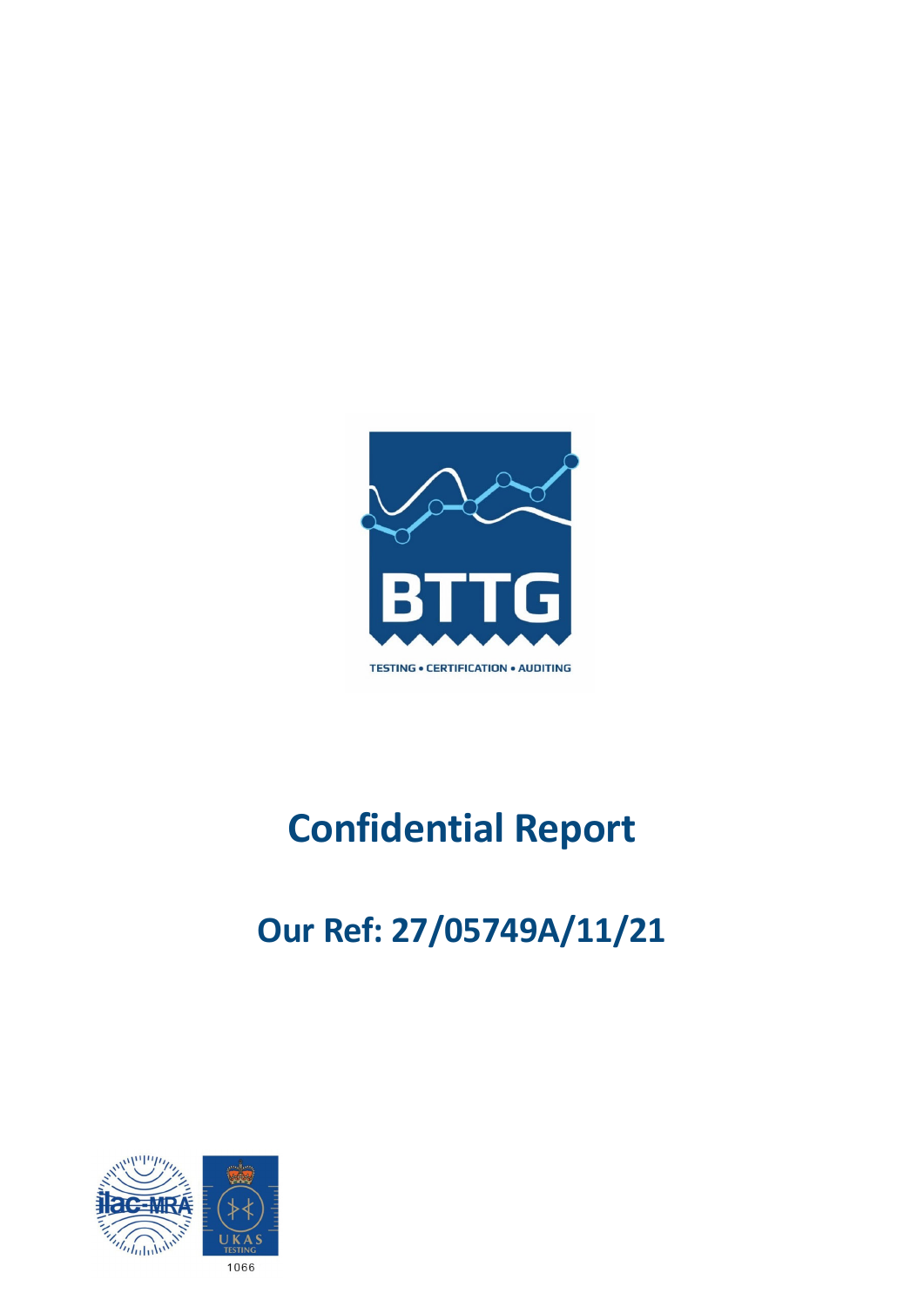

- subcontracted test, UKAS accredited
- \*\* subcontracted test, EN ISO/IEC 17025 accredited
- not UKAS accredited

Note: This report relates only to the samples submitted and as described in the report.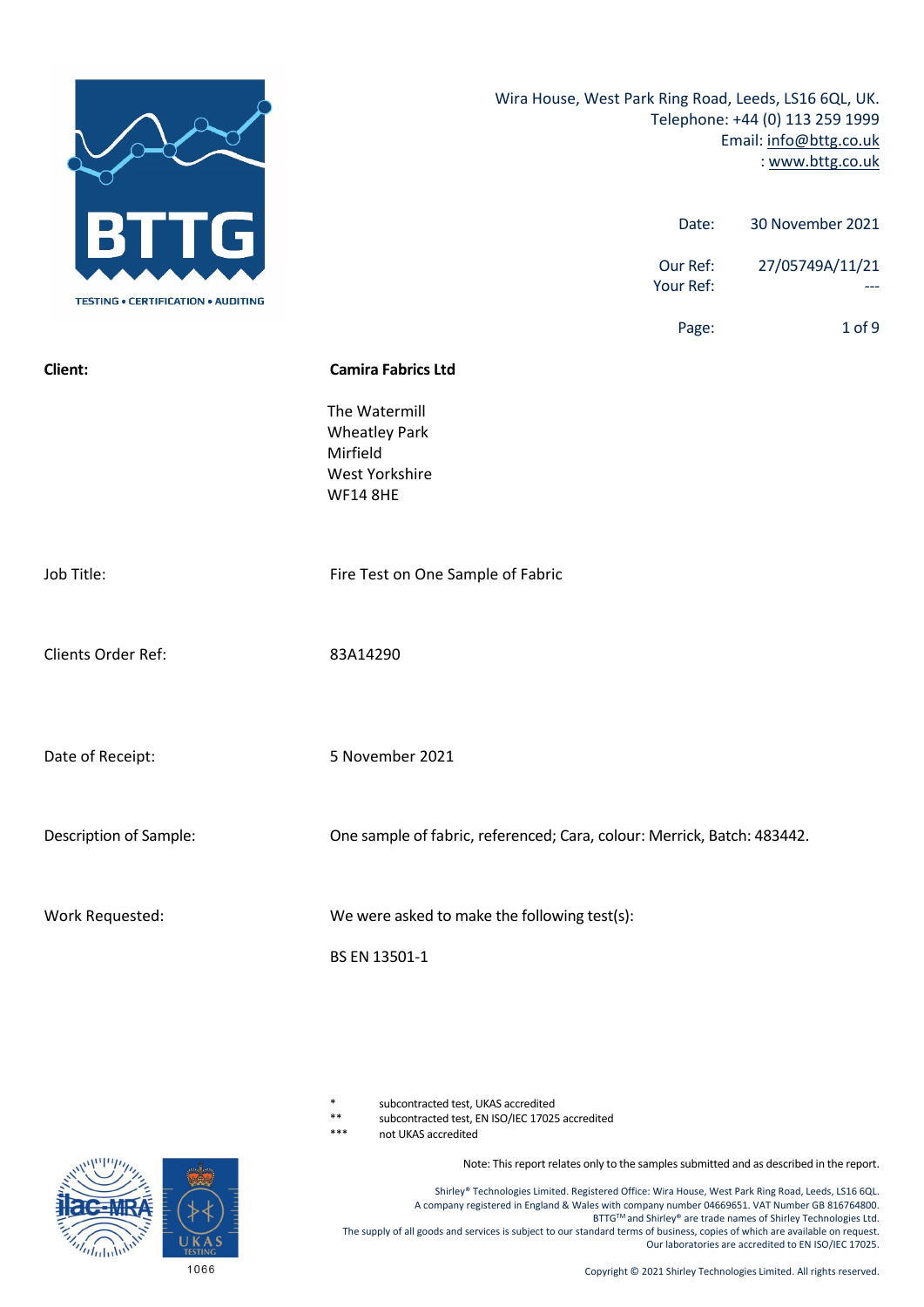

| 30 November 2021 | Date:                 |
|------------------|-----------------------|
| 27/05749A/11/21  | Our Ref:<br>Your Ref: |
| 2 of 9           | Page:                 |

# **FIRE TESTS ACCORDING TO BS EN ISO 11925‐2:2020 Reaction to fire tests – Ignitability of building products subjected to direct impingement of flame – Part 2 Single‐flame source test.**

**Date of Test: 24/11/21**

# **Conditioning**

Test specimens and filter paper conditioned as described in BS EN 13238:2010.

# **Procedure**

The sample was tested in accordance with BS EN ISO 11925‐2. The sponsor sampled the material and the specimens were cut to the dimensions stated.

Three length and three width specimens were prepared in accordance with the above standard. Specified filter paper was placed beneath the specimen holder and replaced between tests.

The specimens were mounted vertically in the specimen holder so that one end and both sides were enclosed with the exposed end 30mm from the end of the frame. The burner was inclined at an angle of 45º.

The flame height was set at 20 mm with the flame impinging on the specimen for 30 seconds on the centre line, 40 mm above the bottom edge .

A marker was placed 150 mm above the upper end of the burner and the time recorded when the flame tip reached the marker, if applicable. The following parameters were also recorded:‐

- 1. If ignition occurs
- 2. Presence of flaming debris, if applicable
- 3. Ignition of the filter paper, if applicable

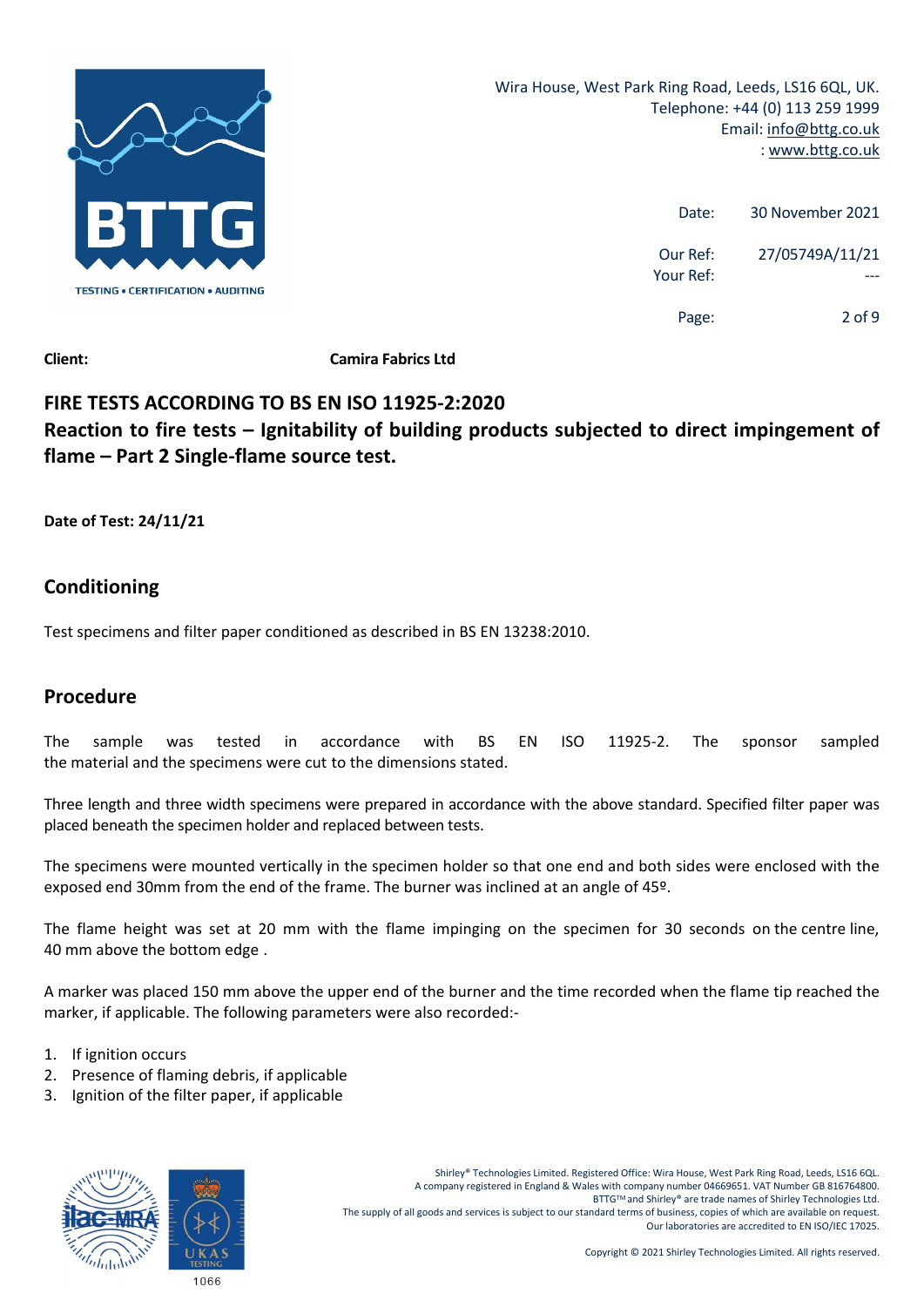

| 30 November 2021 | Date:                 |
|------------------|-----------------------|
| 27/05749A/11/21  | Our Ref:<br>Your Ref: |
| $3$ of 9         | Page:                 |

**Client: Camira Fabrics Ltd**

## **Duration of test**

For a flame application time of 30 seconds, the total test duration is 60 seconds after application of the flame.

# **Classification Criteria**

The samples were classified according to BS EN 13501‐1:2018 Fire classification of Construction Products and Building Elements: Part 1: Classification using Test Data from Reaction to Fire Tests.

For construction products excluding floorings to meet the performance criteria taken from Table 1:

| Classification | Classification Criteria (mean values) |
|----------------|---------------------------------------|
|                |                                       |
|                | $Fs \leq 150$ mm within 60 seconds    |
|                | None (No performance determined)      |

| Classification | Classification criteria for flaming droplets |
|----------------|----------------------------------------------|
|                |                                              |
|                |                                              |
|                |                                              |
| <b>None</b>    | Pass = no ignition of paper                  |
|                |                                              |
| $d-2$          | Fail = Ignition of paper                     |
|                |                                              |

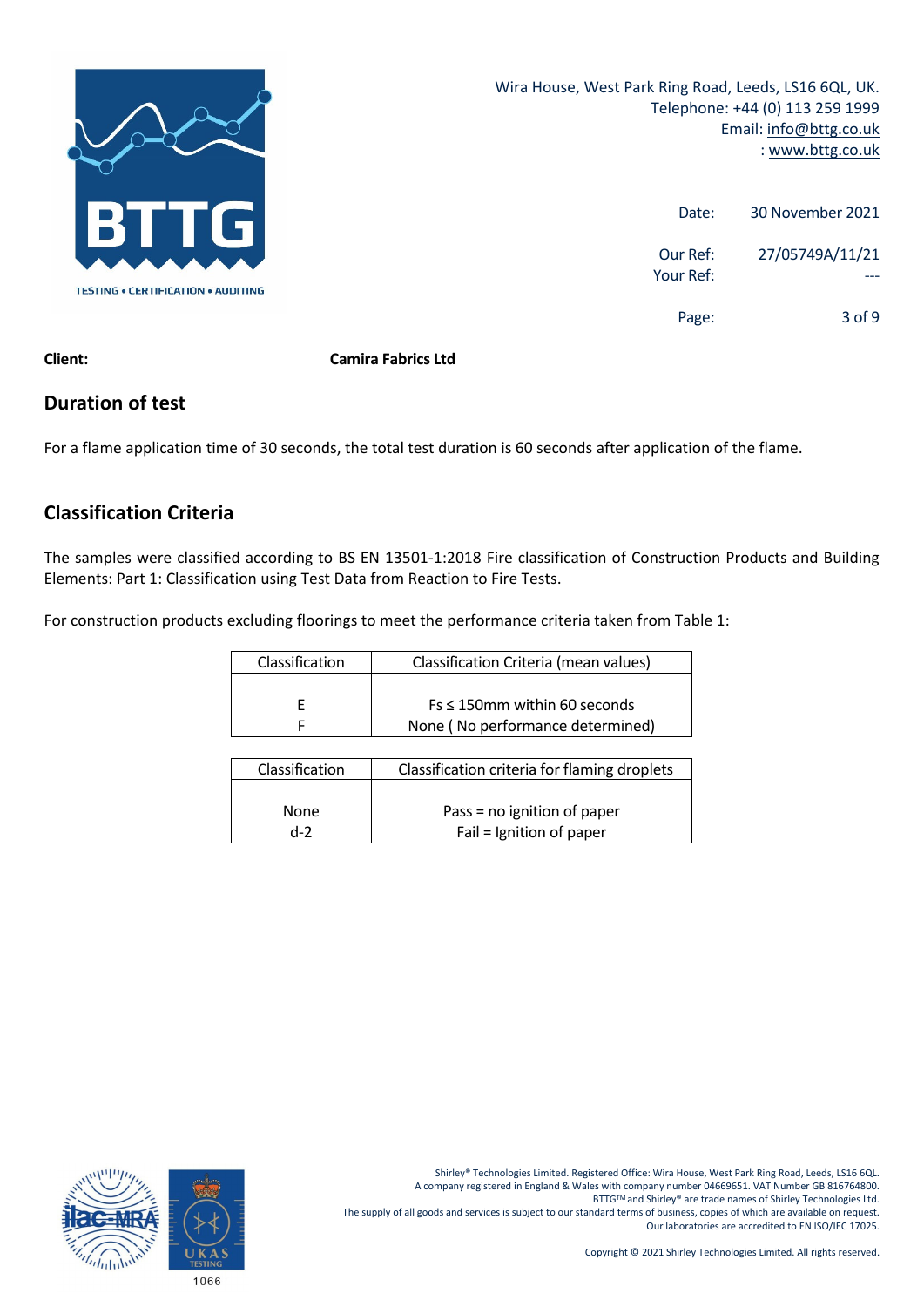

| 30 November 2021 | Date:                 |
|------------------|-----------------------|
| 27/05749A/11/21  | Our Ref:<br>Your Ref: |
| $4$ of 9         | Page:                 |

#### **Client: Camira Fabrics Ltd**

#### **Results**

The test results relate to the behaviour of the test specimens of a material under the particular conditions of the test; they are not intended to be the sole criterion for assessing the potential fire hazard of the material in use.

|                             |                |                         | Tip of flame reaches 150mm |                | Flaming droplets |                                            |
|-----------------------------|----------------|-------------------------|----------------------------|----------------|------------------|--------------------------------------------|
| Specimen                    |                | Ignition<br>(Yes or No) | Yes or No                  | Time taken (s) | Yes or No        | Ignition of<br>Filter paper<br>(Yes or No) |
|                             | 1              | No                      | No                         | N/A            | No.              | No.                                        |
| Machine<br><b>Direction</b> | $\overline{2}$ | No.                     | No                         | N/A            | No.              | No                                         |
|                             | 3              | No                      | No                         | N/A            | No               | No                                         |
|                             |                |                         |                            |                |                  |                                            |
| Across                      | 1              | No                      | No                         | N/A            | No               | No                                         |
| Machine                     | $\overline{2}$ | No                      | No                         | N/A            | No.              | No.                                        |
| Direction                   | 3              | No.                     | No                         | N/A            | No               | No                                         |

### **Note**

Sample was tested as an essentially flat product, the specimens were tested adhered onto a 12mm calcium silicate board as defined in BS EN 13238:2010, using PVA adhesive. A surface exposure was carried out only.

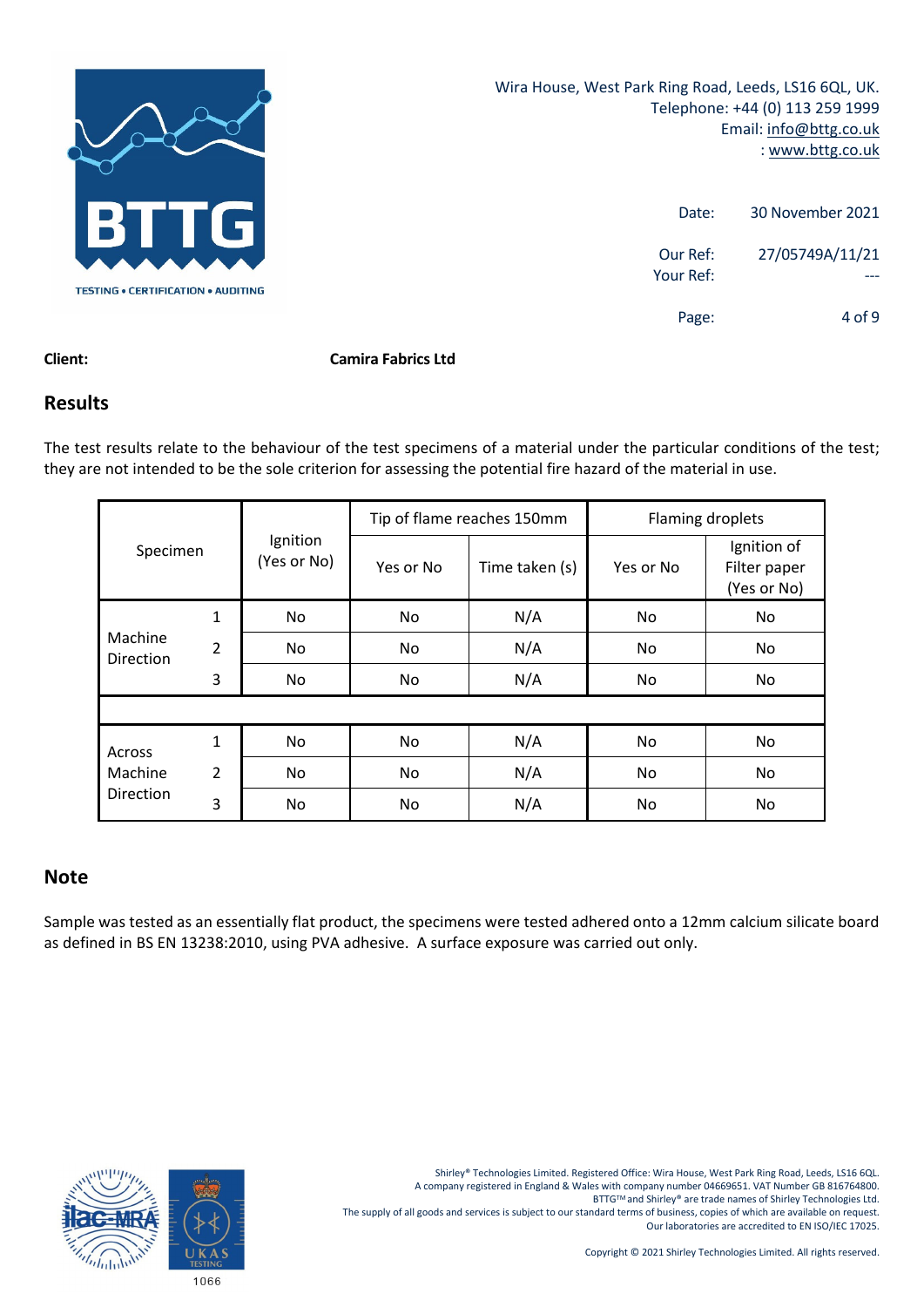

| 30 November 2021 | Date:                 |
|------------------|-----------------------|
| 27/05749A/11/21  | Our Ref:<br>Your Ref: |
| 5 of 9           | Page:                 |

# **FIRE TESTS ACCORDING TO BS EN 13823:2020 Reaction to fire tests for Building Products ‐ Building Products excluding floorings exposed to the thermal attack by a single burning item. Classified According to BS EN 13501‐1:2018**

**Date of Test: 24/11/21**

# **Conditioning**

The specimens were conditioned in accordance with BS EN 13238:2010.

# **Principle**

Test specimens, consisting of two vertical wings forming a right-angled corner, is exposed to the flames of a burner placed at the bottom of that corner. The flames are obtained by the combustion of propane gas, injected through a sandbox to give a heat output of 30.7±2.0kW.

The performance of the test specimen is evaluated over a period of 20 minutes. The performance requirements are: heat production, smoke production, lateral flame spread and falling flaming droplets and particles.

The heat production is measured by use of oxygen calorimeter that uses the principle that the amount of oxygen consumed in a fire is proportional to the amount of heat produced. The smoke production is measured by use of a light attenuation instrument installed in the exhaust duct alongside the sampling equipment used to measure the heat release. Visual observations are made of the horizontal flame spread and falling of flaming droplets and particles.

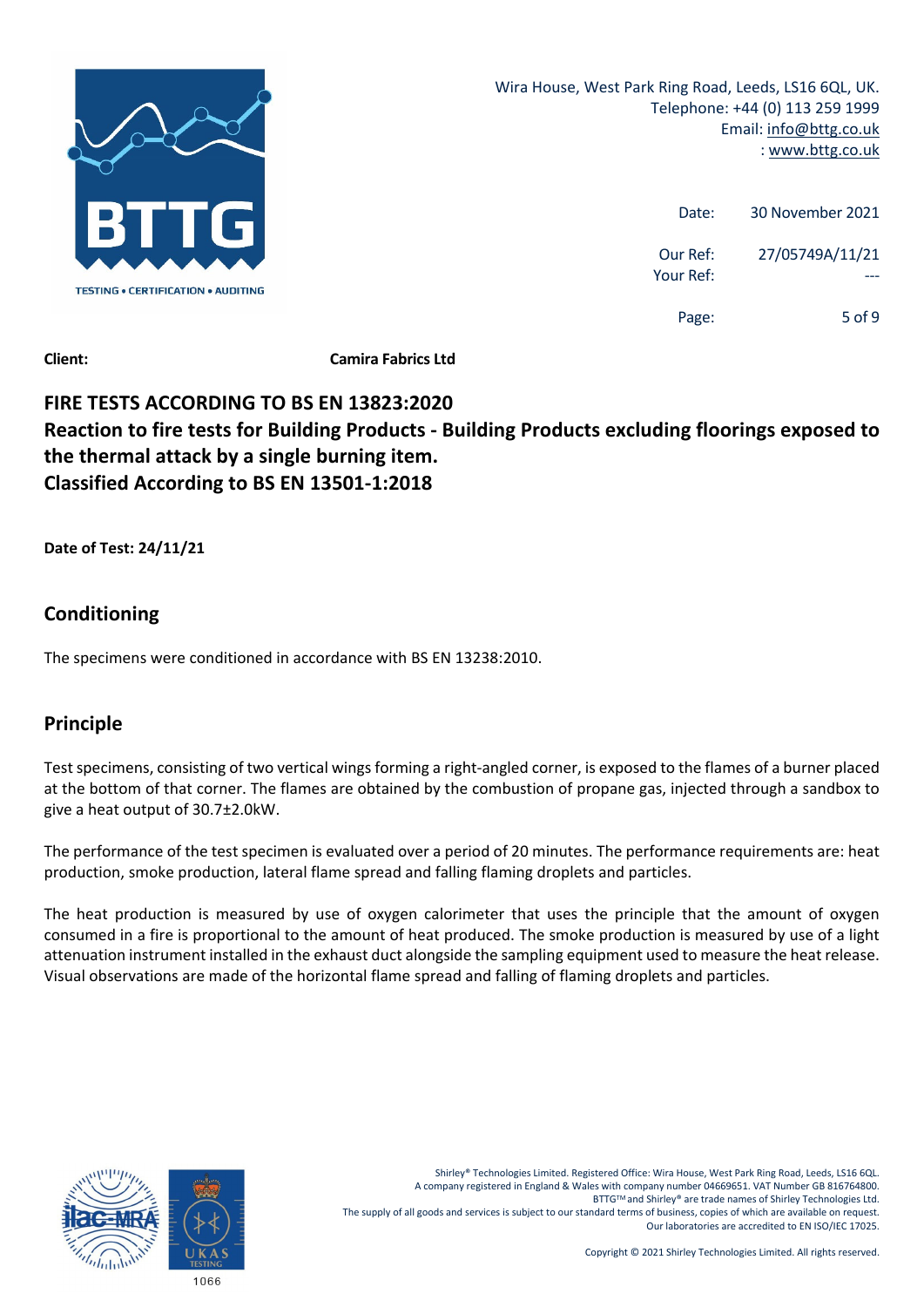

| 30 November 2021 | Date:                 |
|------------------|-----------------------|
| 27/05749A/11/21  | Our Ref:<br>Your Ref: |
| 6 of 9           | Page:                 |

#### **Client: Camira Fabrics Ltd**

#### **Procedure**

The test was carried out in accordance with BS EN 13823:2020.

Each specimen was tested adhered onto a 12mm calcium silicate board as defined in BS EN 13238:2010 , using PVA adhesive.

Each specimen was placed in the trolley as per the instructions given and placed underneath the hood in the testing chamber. The volume flow of the exhaust was set to 0.60±0.05  $m^3/s$  and maintained at this throughout the test period.

The temperatures in the exhaust hood and the ambient temperature should be within 4°C with the ambient temperature being within 20±10°C. The other pre-test conditions of ambient pressure and ambient relative humidity were also recorded.

The recording of baseline data is started at 0 s. At 120 s the auxiliary burner is ignited and the propane mass flow adjusted to the specified flow before 150 s, this flow to be kept constant throughout the test.

With the pre-test conditions met, the propane supply is switched from the auxiliary burner to the main burner at 300 s.

The burning behaviour of the specimen was recorded both automatically and visually over a period of 1,260 s from when the main burner was ignited.

At 1560 s the gas supply was terminated along with the automatic recording of the data. The conditions at the end of the test were recorded at least one minute after any remaining combustion has been totally extinguished.

The individual pre‐test and baseline conditions, apparatus specifications, test validity criteria, burner details was found to be within specified parameters. The graphs of HRR, HRR(30), THR, FIGRA, SPR, SPR(60), TSP and SMOGRA are found below with the results and classification.

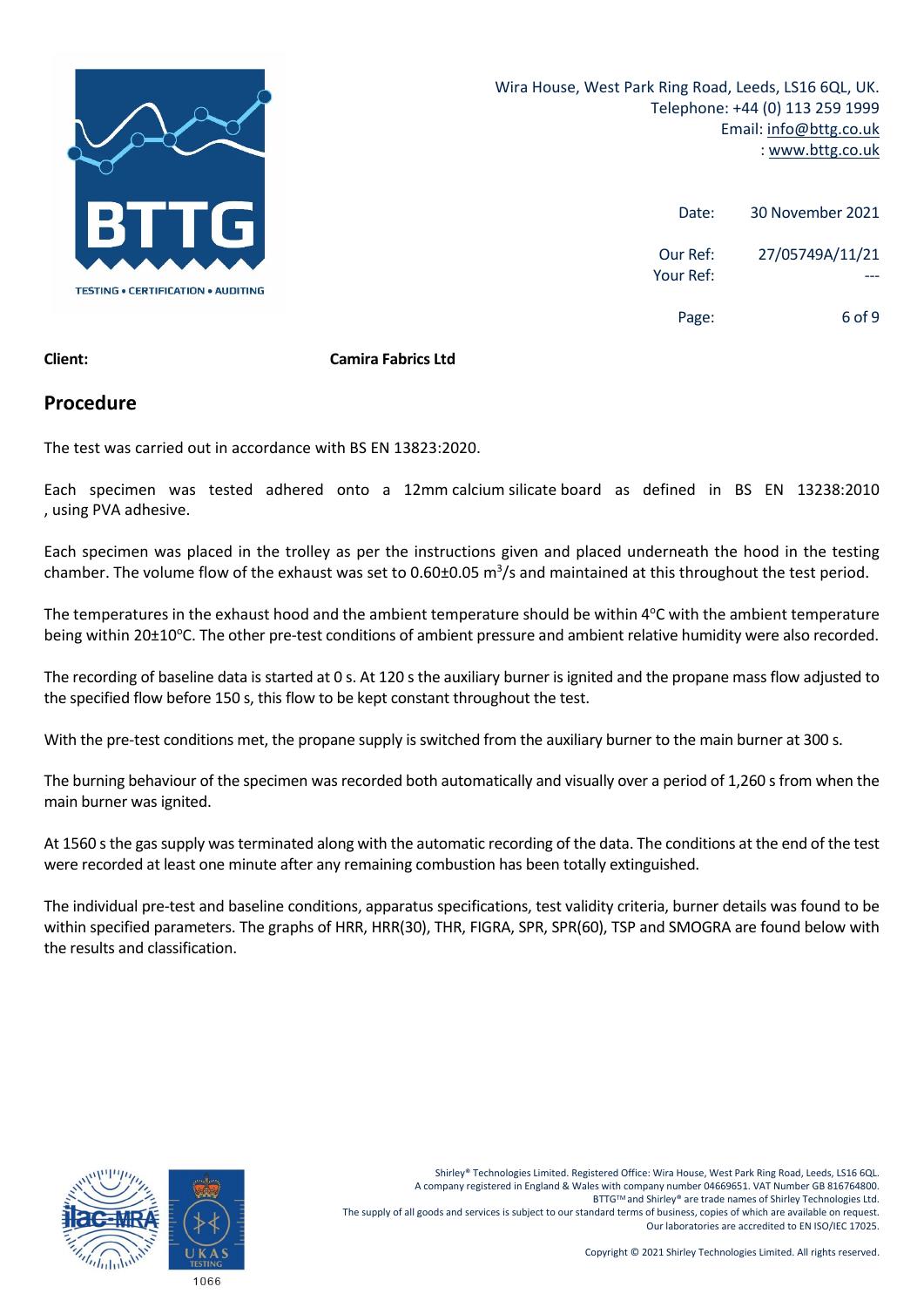![](_page_7_Picture_0.jpeg)

| 30 November 2021 | Date:                 |
|------------------|-----------------------|
| 27/05749A/11/21  | Our Ref:<br>Your Ref: |
| 7 of 9           | Page:                 |

### **Classification Criteria**

The samples were classified according to BS EN 13501:2018 Fire classification of Construction Products and Building Elements: Part 1: Classification using Test Data from Reaction to Fire Tests.

For construction products excluding floorings the classes are:

| <b>Classification</b> | Classification Criteria (mean values) |                                                |                  |                |  |
|-----------------------|---------------------------------------|------------------------------------------------|------------------|----------------|--|
|                       | FIGRA <sub>0.2MJ</sub> (W/s)          | $FIGRA0.4MJ$ (W/s)<br>$THR_{600s}$ (MJ)<br>LFS |                  |                |  |
| А2                    | $\leq 120$                            | N/A                                            | Edge of specimen | $\leq 7.5$     |  |
| B                     | ≤120                                  | N/A                                            | Edge of specimen | $\leq 7.5$     |  |
|                       | N/A                                   | $\leq$ 250                                     | Edge of specimen | $\leq 15$      |  |
| D                     | N/A                                   | ≤750                                           | No requirement   | No requirement |  |

To meet classification A2 the sample also has to meet the requirements of either BS EN ISO 1182:2020 or BS EN ISO 1716:2020.

To meet classification B, C and D the sample also has to meet the requirements of BS EN ISO 11925‐2:2020.

Additional Classifications ‐ Smoke and Flaming droplets/particles

| Classification | Classification Criteria (mean values)           |                                                  |  |
|----------------|-------------------------------------------------|--------------------------------------------------|--|
|                | SMOGRA $(m^2/s^2)$                              | $TSP600s$ (m <sup>2</sup> )                      |  |
| s1             | $\leq 30$                                       | $\leq 50$                                        |  |
| s2             | ≤180                                            | $≤200$                                           |  |
| s3             | Not s1 or s2                                    | Not s1 or s2                                     |  |
|                |                                                 |                                                  |  |
| d0             |                                                 | No flaming droplets/particles within 600 seconds |  |
| d1             | No flaming droplets/particles persisting longer |                                                  |  |
|                | than 10 seconds within 600 seconds              |                                                  |  |
| d2             | Not d0 or d1                                    |                                                  |  |

BTTG™ and Shirley® are trade names of Shirley Technologies Ltd.

The supply of all goods and services is subject to our standard terms of business, copies of which are available on request. Our laboratories are accredited to EN ISO/IEC 17025.

![](_page_7_Picture_16.jpeg)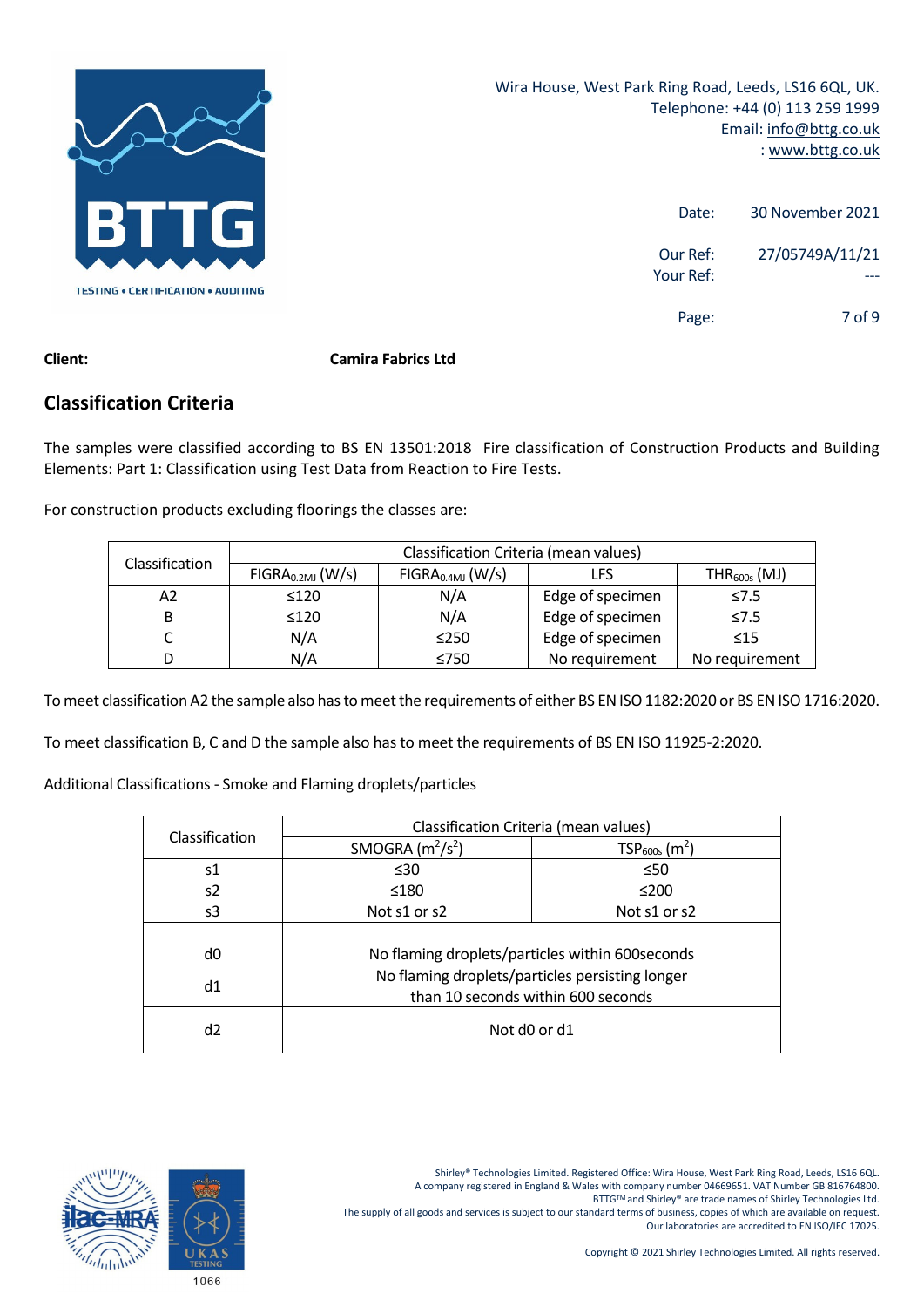![](_page_8_Picture_0.jpeg)

| 30 November 2021              | Date:                 |
|-------------------------------|-----------------------|
| 27/05749A/11/21               | Our Ref:<br>Your Ref: |
| 8 <sub>0</sub> f <sub>9</sub> | Page:                 |

#### **Client: Camira Fabrics Ltd**

#### **Results**

| <b>Classification criteria</b>      | <b>Specimen</b> |          |          |           |                |
|-------------------------------------|-----------------|----------|----------|-----------|----------------|
|                                     |                 | 2        | 3        | Mean      | <b>Class</b>   |
| FIGRA <sub>0.2MJ</sub> (W/s)        | 49.2            | 46.9     | 97.3     | 64.5      |                |
| FIGRA <sub>0.4MJ</sub> (W/s)        | 44.2            | 43.4     | 90.0     | 59.2      |                |
| $THR600s$ (MJ)                      | 3.0             | 2.0      | 2.3      | 2.4       | В              |
| LFS to edge (yes or no)             | No.             | No       | No.      | No        |                |
| SMOGRA $(m^2/s^2)$                  | 0               | $\Omega$ | $\Omega$ | 0         |                |
| $TSP600s$ (m <sup>2</sup> )         | 46.6            | 45.2     | 48.7     | 46.8      | s <sub>2</sub> |
| FDP flaming $\leq 10$ s (yes or no) | No              | No       | No.      | No        | d0             |
| FDP flaming $>$ 10 s (yes or no)    | No.             | No       | No       | <b>No</b> |                |

#### **Note**

The test results relate to the behaviour of the test specimen of a product under the particular conditions of the test; they are not intended to be the sole criteria for assessing the potential fire hazard of the product in use.

#### **Comment**

The results meet the requirements of a probable Class B, s1, d0, but a definite Class B, s2, d0**,** and as specified in BS EN 13501‐1:2018.

An estimation of uncertainty of measurement has been taken into account when making a judgment to any pass/fail criteria. Under our Policy we have used a non‐binary decision rule.

See our Decision rules Policy (http://www.bttg.co.uk/decision-rules-policy) for further information.

| Reported by:. | 14<br>$\epsilon/\lambda$ | A Shute, Senior Lab Technician |
|---------------|--------------------------|--------------------------------|
|               |                          | P Doherty, Manager             |

Enquiries concerning this report should be addressed to Customer Services.

![](_page_8_Picture_15.jpeg)